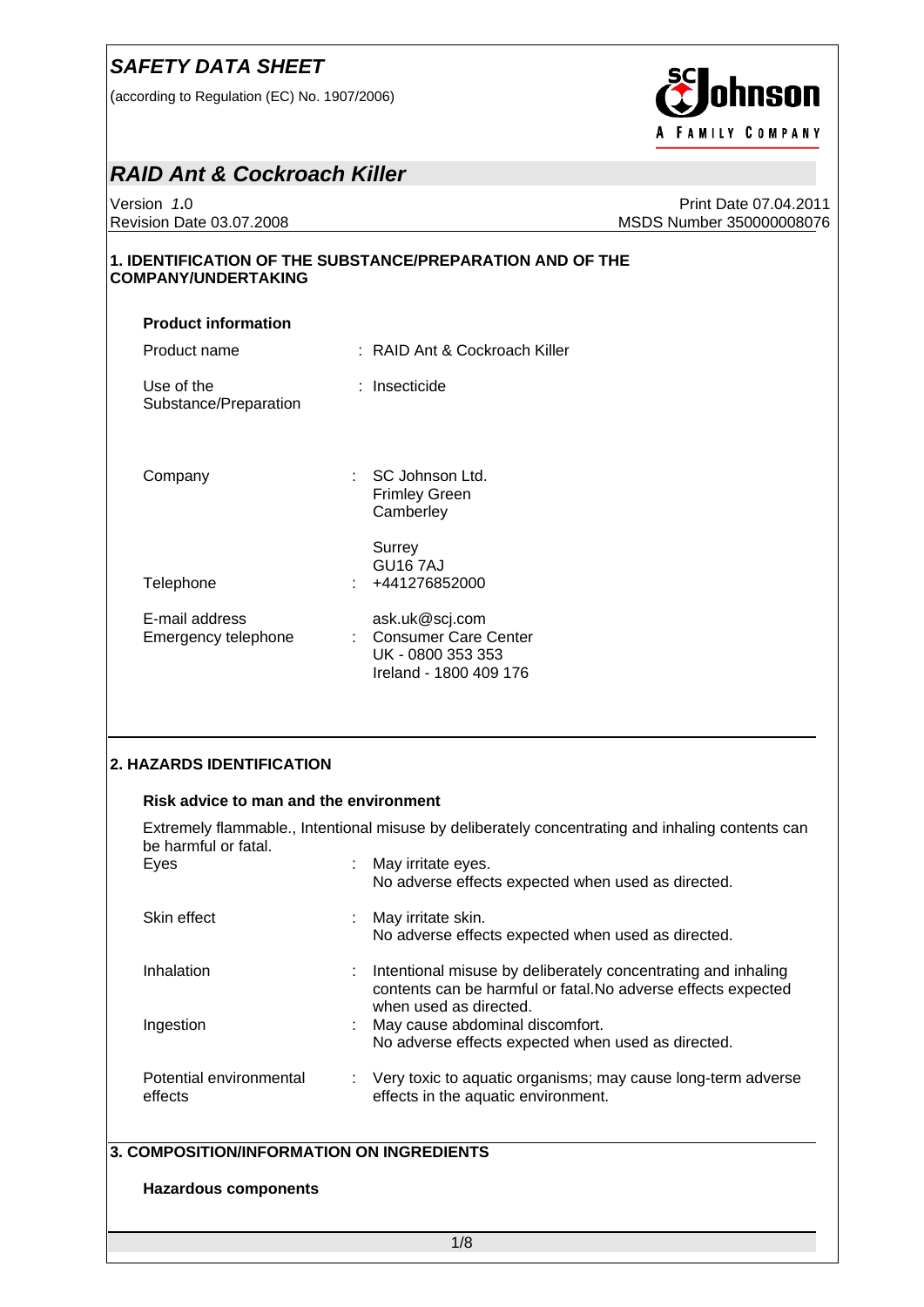(according to Regulation (EC) No. 1907/2006)



# *RAID Ant & Cockroach Killer*

Version *1***.**0 Print Date 07.04.2011 MSDS Number 350000008076

| <b>Chemical Name</b>                                | CAS-No.    | Symbol(<br>S) | $R$ -phrase $(s)$                               | Weight %           |
|-----------------------------------------------------|------------|---------------|-------------------------------------------------|--------------------|
| Naphtha (petroleum),<br>hydrotreated heavy          | 64742-48-9 | Xn            | R65R66                                          | $>= 10.00 - 20.00$ |
| <b>Butane</b>                                       | 106-97-8   | F+            | R <sub>12</sub>                                 | $>= 10.00 - 20.00$ |
| Propane                                             | 74-98-6    | F+            | R <sub>12</sub>                                 | $>= 10.00 - 20.00$ |
| <b>Isobutane</b>                                    | 75-28-5    | F+            | R <sub>12</sub>                                 | $>= 1.00 - 5.00$   |
| Propan-2-ol                                         | 67-63-0    | F, Xi         | R <sub>11</sub> R <sub>36</sub> R <sub>67</sub> | $>= 0.50 - 1.00$   |
| 2-(2-butoxyethoxy)ethyl 6-<br>propylpiperonyl ether | $51-03-6$  | N             | R50/53                                          | $>= 0.25 - 0.50$   |
| Permethrin                                          | 52645-53-1 | Xn, N         | R20/22R43R50/<br>53                             | $>= 0.025 - 0.25$  |
| Pyrethrins and Pyrethroids                          | 8003-34-7  | Xn, N         | R20/21/22R50/5<br>3                             | $>= 0.025 - 0.25$  |

### **4. FIRST AID MEASURES**

| Inhalation   | ÷. | Move to fresh air.<br>If breathing is affected, get medical attention.                                     |
|--------------|----|------------------------------------------------------------------------------------------------------------|
| Skin contact |    | : Rinse with plenty of water.<br>Get medical attention if irritation develops and persists.                |
| Eye contact  |    | : Rinse with plenty of water.<br>Get medical attention if irritation develops and persists.                |
| Ingestion    | t. | If swallowed, do not induce vomiting: seek medical advice<br>immediately and show this container or label. |

### **5. FIRE-FIGHTING MEASURES**

| Suitable extinguishing<br>media                   | : Use extinguishing measures that are appropriate to local<br>circumstances and the surrounding environment.                                                                                                                                                                    |
|---------------------------------------------------|---------------------------------------------------------------------------------------------------------------------------------------------------------------------------------------------------------------------------------------------------------------------------------|
| Specific hazards during fire<br>fighting          | : In case of fire and/or explosion do not breathe fumes.<br>Heating may cause an explosion.<br>Exposure to decomposition products may be a hazard to<br>health.                                                                                                                 |
| Special protective<br>equipment for fire-fighters | : Refer to current EN or National standard as appropriate.<br>Wear suitable protective clothing and gloves.<br>In the event of fire, wear self-contained breathing apparatus.                                                                                                   |
| Further information                               | : Use water spray to cool unopened containers.<br>Collect contaminated fire extinguishing water separately. This<br>must not be discharged into drains.<br>Fire residues and contaminated fire extinguishing water must<br>be disposed of in accordance with local regulations. |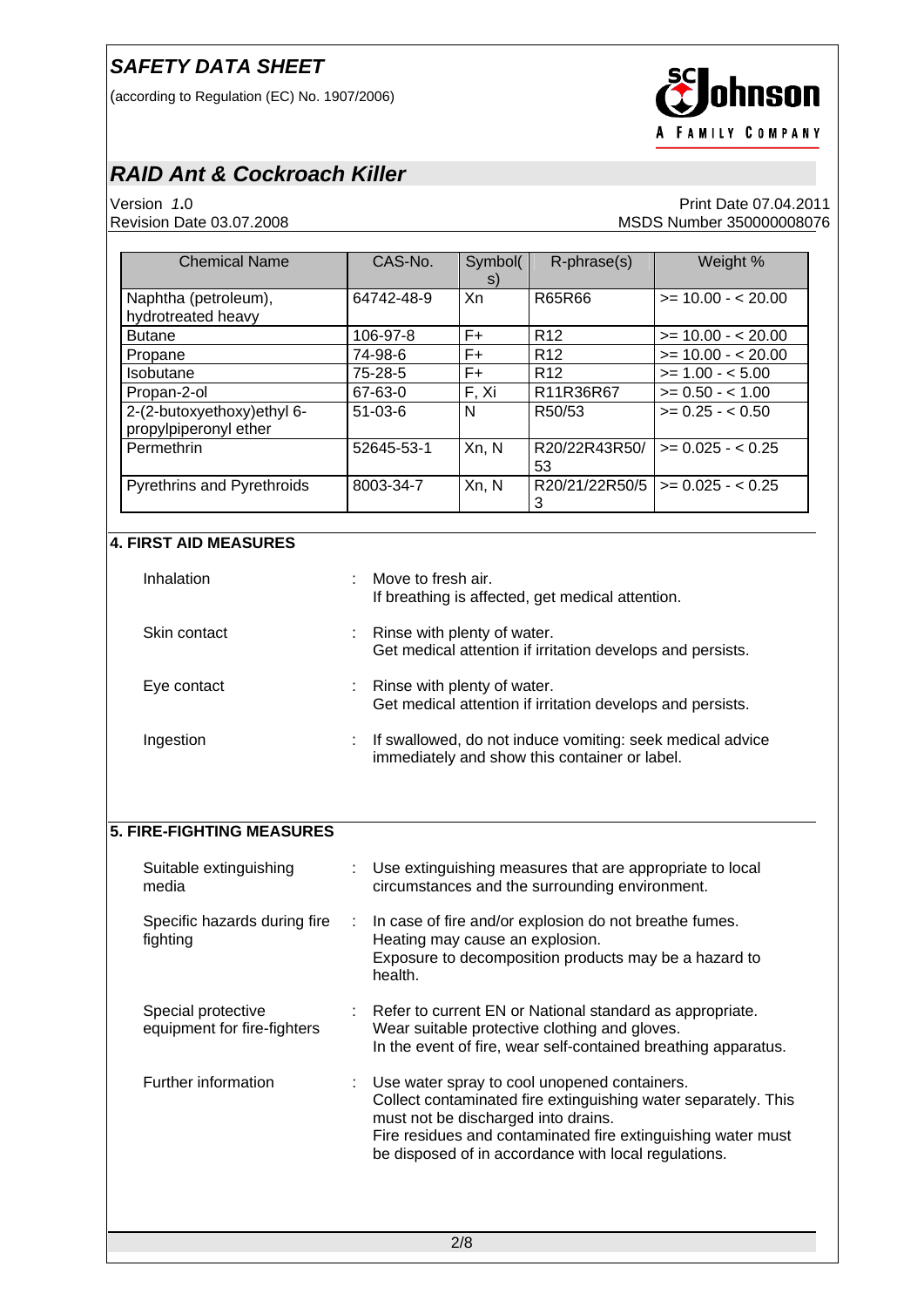(according to Regulation (EC) No. 1907/2006)



# *RAID Ant & Cockroach Killer*

Version *1***.**0 Print Date 07.04.2011 MSDS Number 350000008076

|                                                    | <b>6. ACCIDENTAL RELEASE MEASURES</b>                                                                                                                                                                                                                                                    |
|----------------------------------------------------|------------------------------------------------------------------------------------------------------------------------------------------------------------------------------------------------------------------------------------------------------------------------------------------|
| Personal precautions                               | Use personal protective equipment.<br>Remove all sources of ignition.<br>Beware of vapours accumulating to form explosive<br>concentrations. Vapours can accumulate in low areas.                                                                                                        |
| Environmental precautions                          | Prevent product from entering drains.<br>Prevent further leakage or spillage if safe to do so.<br>If the product contaminates rivers and lakes or drains inform<br>respective authorities.                                                                                               |
| Methods for cleaning up                            | If damage occurs to aerosol can:<br>Contain spillage, and then collect with non-combustible<br>absorbent material, (e.g. sand, earth, diatomaceous earth,<br>vermiculite) and place in container for disposal according to<br>local / national regulations (see section 13).             |
| 7. HANDLING AND STORAGE                            |                                                                                                                                                                                                                                                                                          |
| <b>Handling</b>                                    |                                                                                                                                                                                                                                                                                          |
| Advice on safe handling                            | Do not breathe vapours or spray mist.<br>For personal protection see section 8.<br>Do not smoke.<br>Take precautionary measures against static discharges.<br>Do not puncture.<br>Do not use in areas without adequate ventilation.                                                      |
|                                                    |                                                                                                                                                                                                                                                                                          |
| Advice on protection<br>against fire and explosion | Use explosion-proof equipment.<br>Do not spray on a naked flame or any other incandescent<br>material.<br>Take measures to prevent the build up of electrostatic charge.<br>Keep away from heat and sources of ignition.                                                                 |
| <b>Storage</b>                                     |                                                                                                                                                                                                                                                                                          |
| Storage conditions                                 | BEWARE: Aerosol is pressurized. Keep away from direct sun<br>exposure and temperatures over 50°C. Do not open by force or<br>throw into fire even after use. Do not spray on flames or red-<br>hot objects.<br>No smoking.<br>Store in cool place.<br>Keep out of the reach of children. |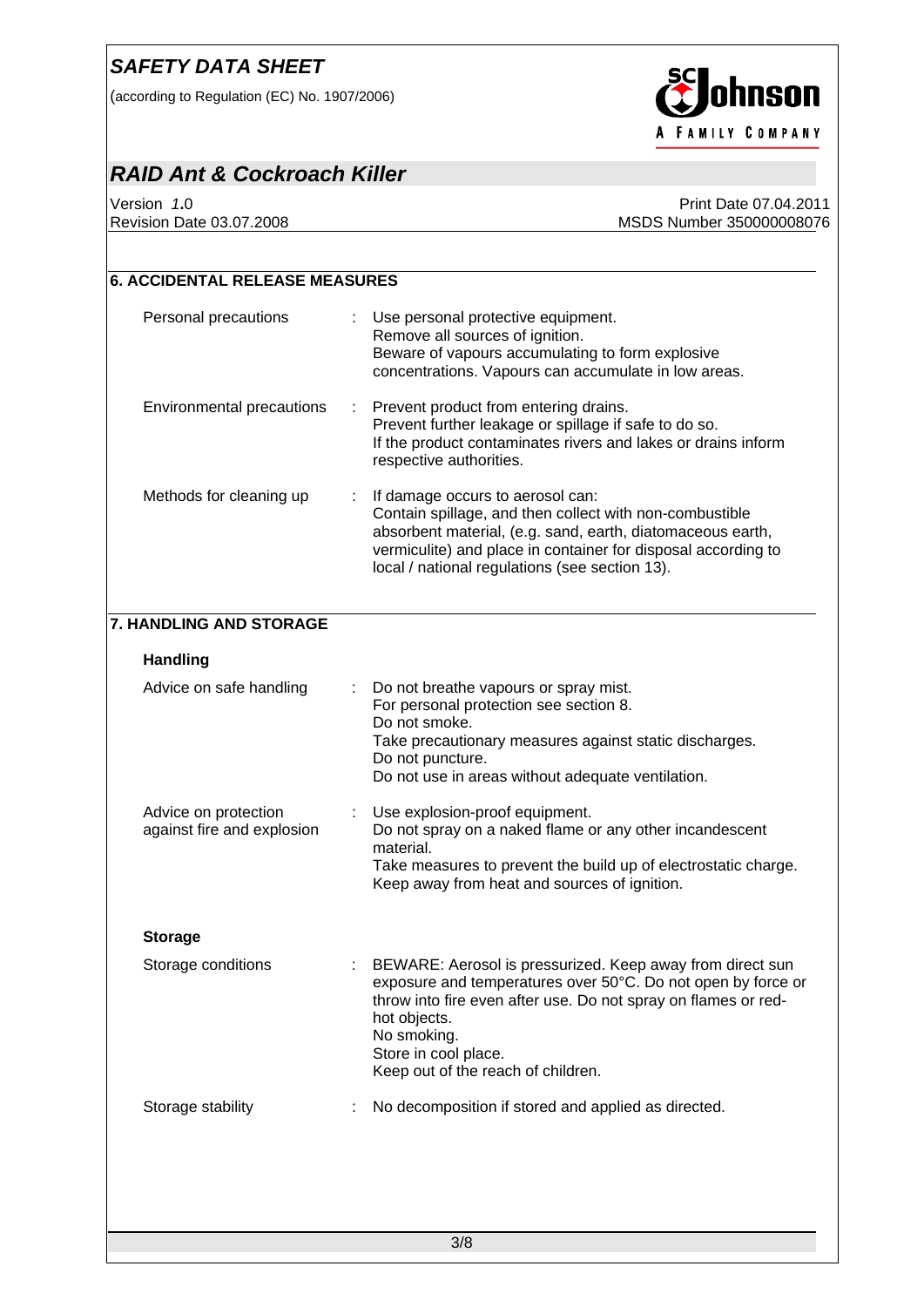(according to Regulation (EC) No. 1907/2006)



# *RAID Ant & Cockroach Killer*

Version *1***.**0 Print Date 07.04.2011 Revision Date 03.07.2008 MSDS Number 350000008076

### **8. EXPOSURE CONTROLS/PERSONAL PROTECTION**

#### **Components with workplace control parameters**

| Components                    | CAS-No.                | mg/m3                 | ppm     | Form of<br>exposure | List              |
|-------------------------------|------------------------|-----------------------|---------|---------------------|-------------------|
| <b>Butane</b>                 | 106-97-8               | $1,810 \text{ mg/m}3$ | 750 ppm |                     | UK WELSTEL        |
|                               |                        | 1,450 mg/m3           | 600 ppm |                     | UK WELTWAS        |
| Propan-2-ol                   | 67-63-0<br>1,250 mg/m3 |                       | 500 ppm |                     | UK WELSTEL        |
|                               |                        | 999 mg/m3             | 400 ppm |                     | UK WELTWAS        |
| Pyrethrins and<br>Pyrethroids | 8003-34-7              | 1 mg/m $3$            |         |                     | <b>EUOEL TWAS</b> |
|                               |                        | 1 mg/m $3$            |         |                     | UK WELTWAS        |

#### **Personal protective equipment**

| Hand protection          | : Wear suitable gloves.<br>The selected protective gloves have to satisfy the<br>specifications of EU Directive 89/689/EEC and the standard<br>EN 374 derived from it.<br>Before removing gloves clean them with soap and water. |
|--------------------------|----------------------------------------------------------------------------------------------------------------------------------------------------------------------------------------------------------------------------------|
| Eye protection           | No special requirements.                                                                                                                                                                                                         |
| Skin and body protection | : Wash contaminated clothing before re-use.                                                                                                                                                                                      |
| Hygiene measures         | : Handle in accordance with good industrial hygiene and safety<br>practice.<br>Wash hands before breaks and at the end of workday.                                                                                               |

### **9. PHYSICAL AND CHEMICAL PROPERTIES**

| Appearance            |                      |
|-----------------------|----------------------|
| Form                  | : aerosol            |
| Colour                | $:$ colourless       |
| Odour                 | : characteristic     |
|                       |                      |
| Safety data           |                      |
| Flash point           | not applicable<br>÷. |
| Lower explosion limit | : $1.9 - 8.4 \%$ (V) |
|                       |                      |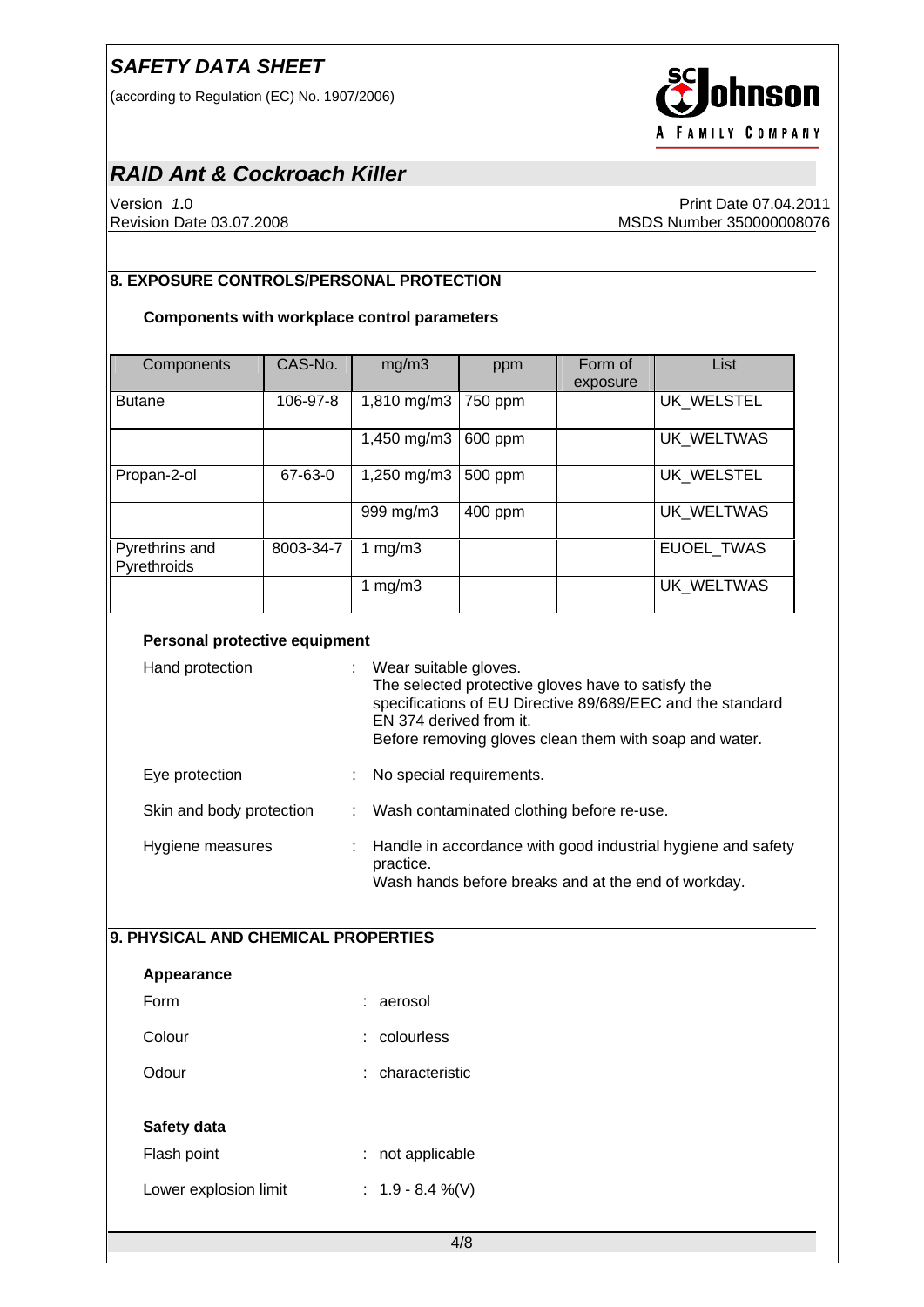(according to Regulation (EC) No. 1907/2006)



### *RAID Ant & Cockroach Killer* Version *1***.**0 Print Date 07.04.2011 Revision Date 03.07.2008 MSDS Number 350000008076 Vapour pressure : no data available Partition coefficient: noctanol/water : no data available Viscosity, dynamic : not applicable **10. STABILITY AND REACTIVITY**  Conditions to avoid Heat, flames and sparks. Materials to avoid **:** None. Hazardous decomposition products : Stable under normal conditions. Hazardous reactions : None known. **11. TOXICOLOGICAL INFORMATION**  Acute oral toxicity : LD50 ca.  $>$  5 g/kg May cause abdominal discomfort. Acute inhalation toxicity : LC50 ca. 5.93 mg/l Intentional misuse by deliberately concentrating and inhaling contents can be harmful or fatal. Excessive exposure to spray mist, fog or vapour may cause respiratory irritation. Acute dermal toxicity : LD50 ca. > 2 g/kgNo adverse effects expected when used as directed. Skin irritation : May cause skin irritation in susceptible persons. Eye irritation : May irritate eyes. **12. ECOLOGICAL INFORMATION Further information on ecology**  Additional ecological information : Very toxic to aquatic organisms, may cause long-term adverse effects in the aquatic environment.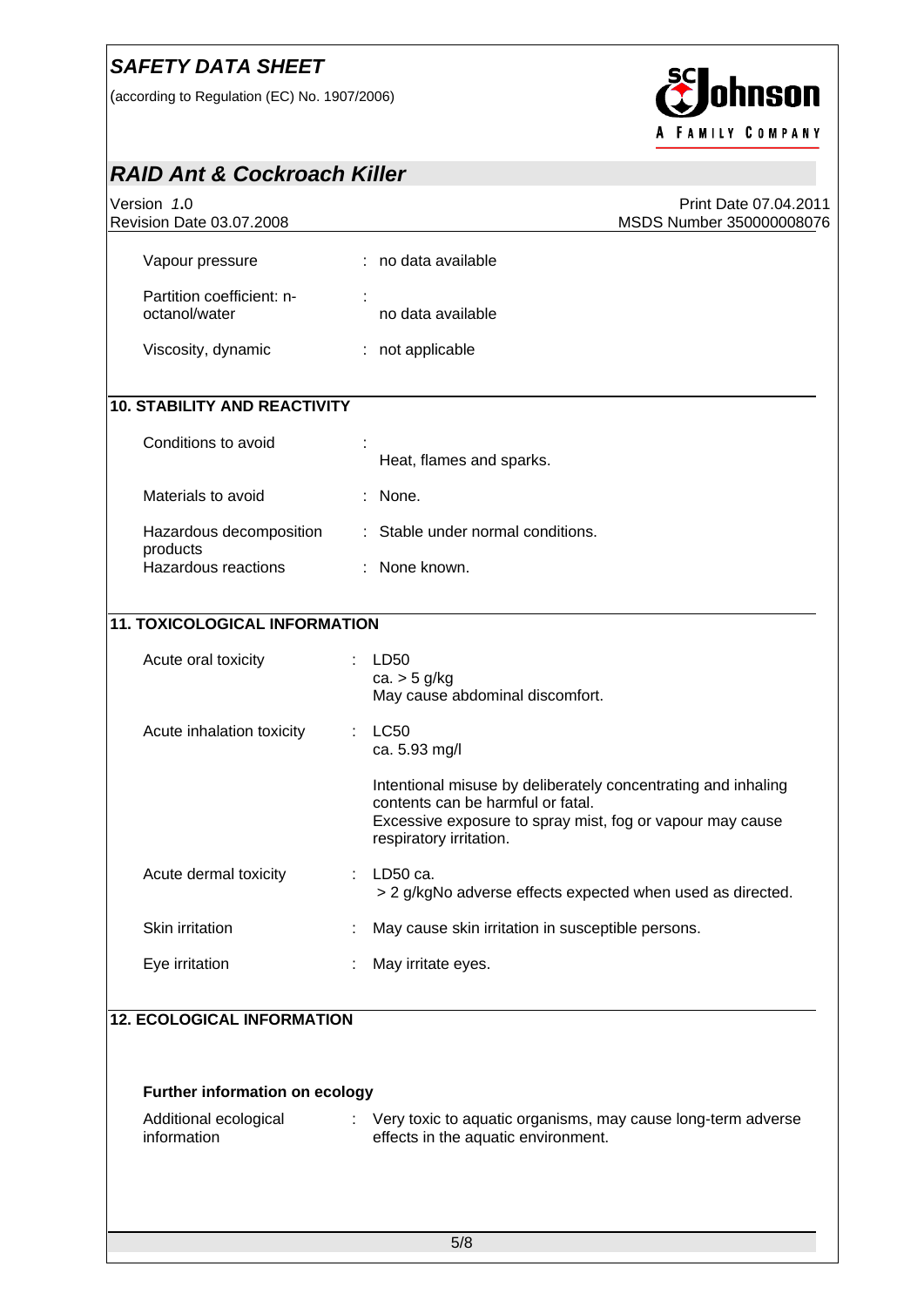(according to Regulation (EC) No. 1907/2006)



## *RAID Ant & Cockroach Killer*

Version *1***.**0 Print Date 07.04.2011 MSDS Number 350000008076

| <b>13. DISPOSAL CONSIDERATIONS</b>                                                                                                                              |                                                                                                                                                                                                                                                                                             |
|-----------------------------------------------------------------------------------------------------------------------------------------------------------------|---------------------------------------------------------------------------------------------------------------------------------------------------------------------------------------------------------------------------------------------------------------------------------------------|
| Product                                                                                                                                                         | The product should not be allowed to enter drains, water<br>courses or the soil.<br>Do not contaminate ponds, waterways or ditches with chemical<br>or used container.<br>Disposal should be in accordance with local, state or national<br>legislation.<br>Please recycle empty packaging. |
| Contaminated packaging                                                                                                                                          | Do not re-use empty containers.<br>÷.                                                                                                                                                                                                                                                       |
| <b>14. TRANSPORT INFORMATION</b>                                                                                                                                |                                                                                                                                                                                                                                                                                             |
| <b>Land transport</b>                                                                                                                                           |                                                                                                                                                                                                                                                                                             |
| ADR:<br><b>UN-Number</b><br>Class<br>ADR/RID-Labels<br>Packaging group<br>Proper shipping name<br>Derogation                                                    | 1950<br>2<br>2.2<br>AEROSOLS, asphyxiant<br>Limited quantities derogation may be applicable to this product,<br>please check transport documents.                                                                                                                                           |
| Sea transport                                                                                                                                                   |                                                                                                                                                                                                                                                                                             |
| IMDG:<br>٠<br><b>UN-Number</b><br>Class<br>Packaging group<br>ADR/RID-Labels:<br>Proper shipping name<br>EmS<br>Marine pollutant<br>Derogation<br>Air transport | 1950<br>$\overline{2}$<br>2.2<br>AEROSOLS, asphyxiant<br>$F - D$ , $S - U$<br>Limited quantities derogation may be applicable to this product,<br>please check transport documents.                                                                                                         |
| ICAO/IATA:<br>٠                                                                                                                                                 |                                                                                                                                                                                                                                                                                             |
| Derogation                                                                                                                                                      | SC Johnson typically does not ship products via air, therefore it has<br>not been determined if the product container meets current<br>IATA/ICAO package criteria. Refer to IATA/ICAO Dangerous Goods<br>Regulations for detailed instructions when shipping this item by air.              |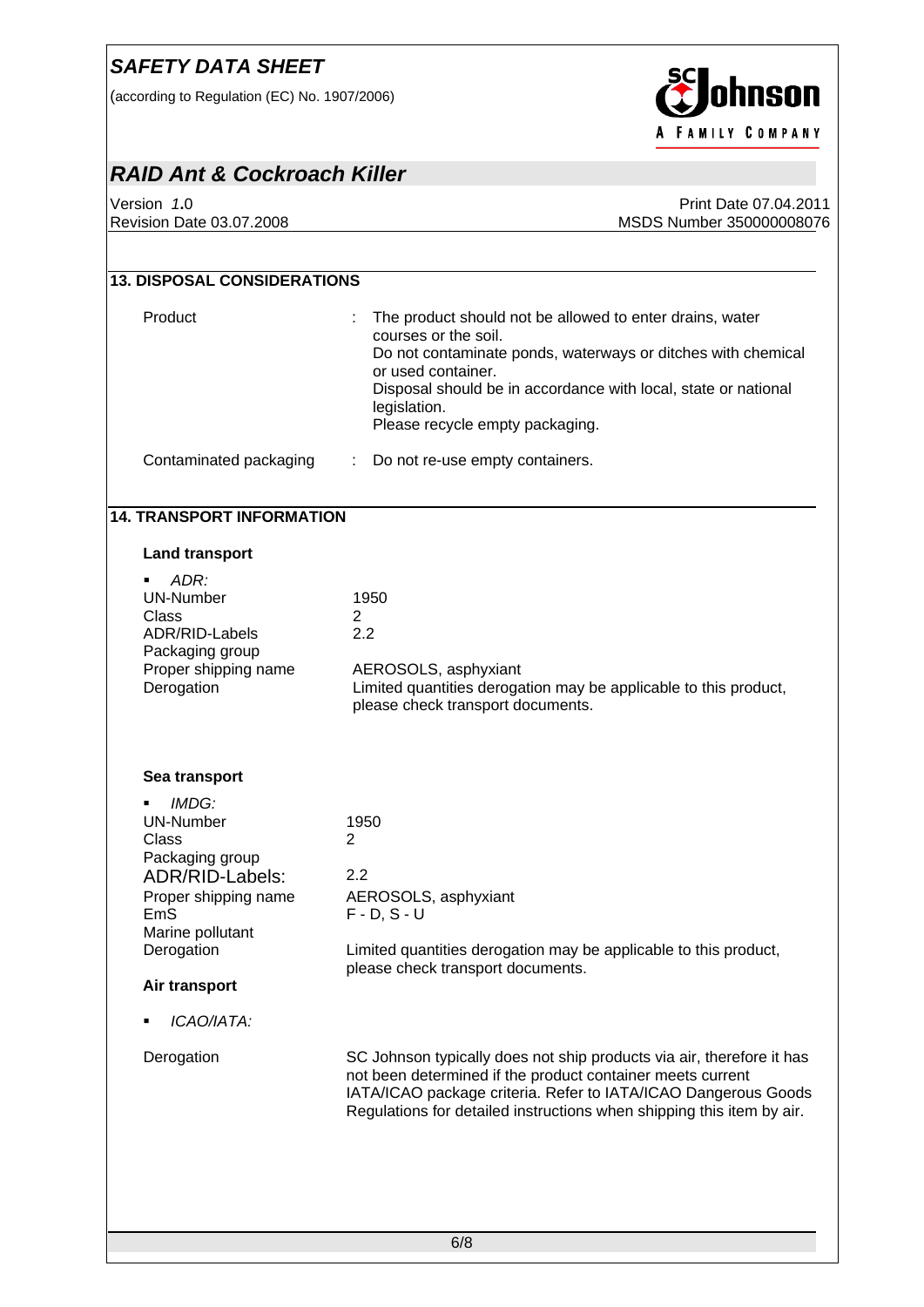(according to Regulation (EC) No. 1907/2006)



# *RAID Ant & Cockroach Killer*

Version *1***.**0 Print Date 07.04.2011 MSDS Number 350000008076

### **15. REGULATORY INFORMATION**

#### **Labelling according to EC Directives**

Hazardous components which must be listed on the label:

| <b>Chemical Name</b>                         |    | CAS-No.                                                                                                                                                                                                                                                                           |                       | Weight %                                             |                                                                                                                                                                                                                                                                                                                     |
|----------------------------------------------|----|-----------------------------------------------------------------------------------------------------------------------------------------------------------------------------------------------------------------------------------------------------------------------------------|-----------------------|------------------------------------------------------|---------------------------------------------------------------------------------------------------------------------------------------------------------------------------------------------------------------------------------------------------------------------------------------------------------------------|
| Permethrin                                   |    |                                                                                                                                                                                                                                                                                   | 52645-53-1            |                                                      | 0.20                                                                                                                                                                                                                                                                                                                |
| Pyrethrins and Pyrethroids                   |    |                                                                                                                                                                                                                                                                                   | 8003-34-7             |                                                      | 0.20                                                                                                                                                                                                                                                                                                                |
| Symbol(s)                                    |    | F+<br>N                                                                                                                                                                                                                                                                           |                       | <b>Extremely flammable</b>                           | Dangerous for the environment                                                                                                                                                                                                                                                                                       |
| R-phrase(s)                                  | ÷  | R <sub>12</sub><br>R50/53                                                                                                                                                                                                                                                         |                       | Extremely flammable.<br>environment.                 | Very toxic to aquatic organisms, may cause<br>long-term adverse effects in the aquatic                                                                                                                                                                                                                              |
| S-phrase(s)                                  | t. | S <sub>2</sub><br>S <sub>16</sub><br>S <sub>23</sub><br>S26<br>S28<br>S29<br>S51                                                                                                                                                                                                  |                       | smoking.<br>Do not breathe spray.<br>medical advice. | Keep out of the reach of children.<br>Keep away from sources of ignition - No<br>In case of contact with eyes, rinse<br>immediately with plenty of water and seek<br>After contact with skin, wash immediately<br>with plenty of soap and water.<br>Do not empty into drains.<br>Use only in well-ventilated areas. |
| Special labelling of certain<br>preparations |    | Use only as directed.<br>Do not spray onto people or pets.<br>utensils.<br>before application.<br>Turn off aquarium air-filter during use.<br>Store away from food, beverages and pet food.<br>Caution<br>to temperatures exceeding 50 °C.<br>flame or any incandescent material. |                       |                                                      | Remove or cover food, food preparation equipment and eating<br>Remove or cover terrariums, aquariums and animal cages<br>Pressurized container. Protect from sunlight and do not expose<br>Do not pierce or burn, even after use. Do not spray on a naked                                                           |
|                                              |    |                                                                                                                                                                                                                                                                                   | Directive 1999/45/EC. |                                                      | The product is classified and labelled in accordance with                                                                                                                                                                                                                                                           |
|                                              |    |                                                                                                                                                                                                                                                                                   | 7/8                   |                                                      |                                                                                                                                                                                                                                                                                                                     |